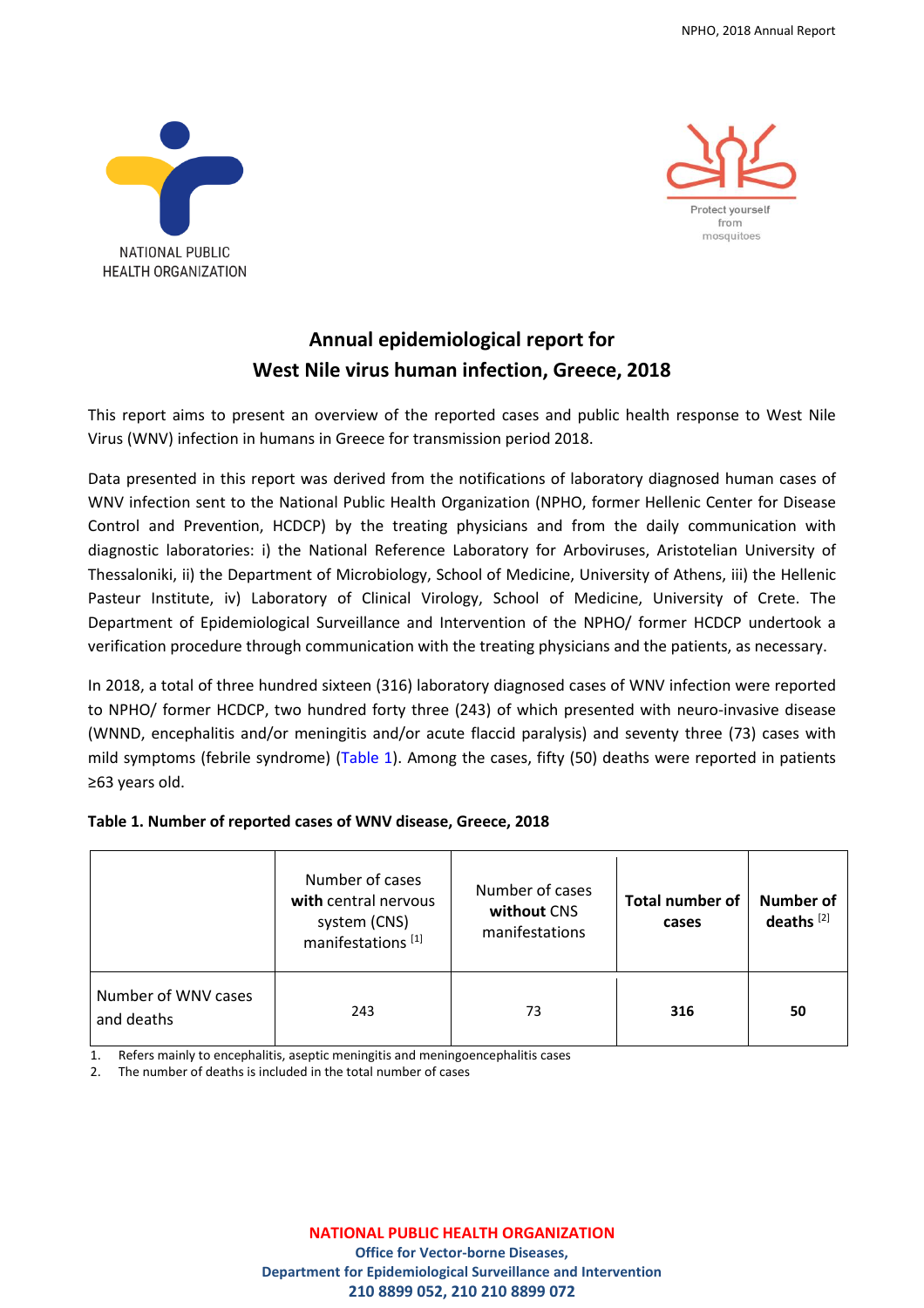Forty eight (48) out of three hundred sixteen (316) patients diagnosed with WNV infection in 2018 were hospitalized in an Intensive Care Unit.

Figure 1 shows the reported WNND cases by week of symptom onset. The first diagnosed case of WNV infection for transmission period 2018 reported onset of symptoms on 31<sup>st</sup> May 2018 (wk 22/2018) and the last diagnosed case had date of positive blood sampling on 2<sup>nd</sup> November 2018 (wk 44/2018).





\* Each blue box represents one laboratory diagnosed case of WNND reported to NPHO/HCDCP in transmission period 2018. For one WNND case the week of symptom onset was undetermined.

Table 2 and Figure 2 show the geographic distribution of the notified human cases with laboratory diagnosed WNV disease at the level of suspected Municipalities of exposure. The patient's suspected place of exposure is a rough indicator of the area of WNV circulation.

According to a serosurvey conducted in 2010 by the NPHO/HCDCP and the National School of Public Health, at the epicentre of the 2010 WNV outbreak in Central Macedonia, it was estimated that WNND disease develops in 1:140 infected persons.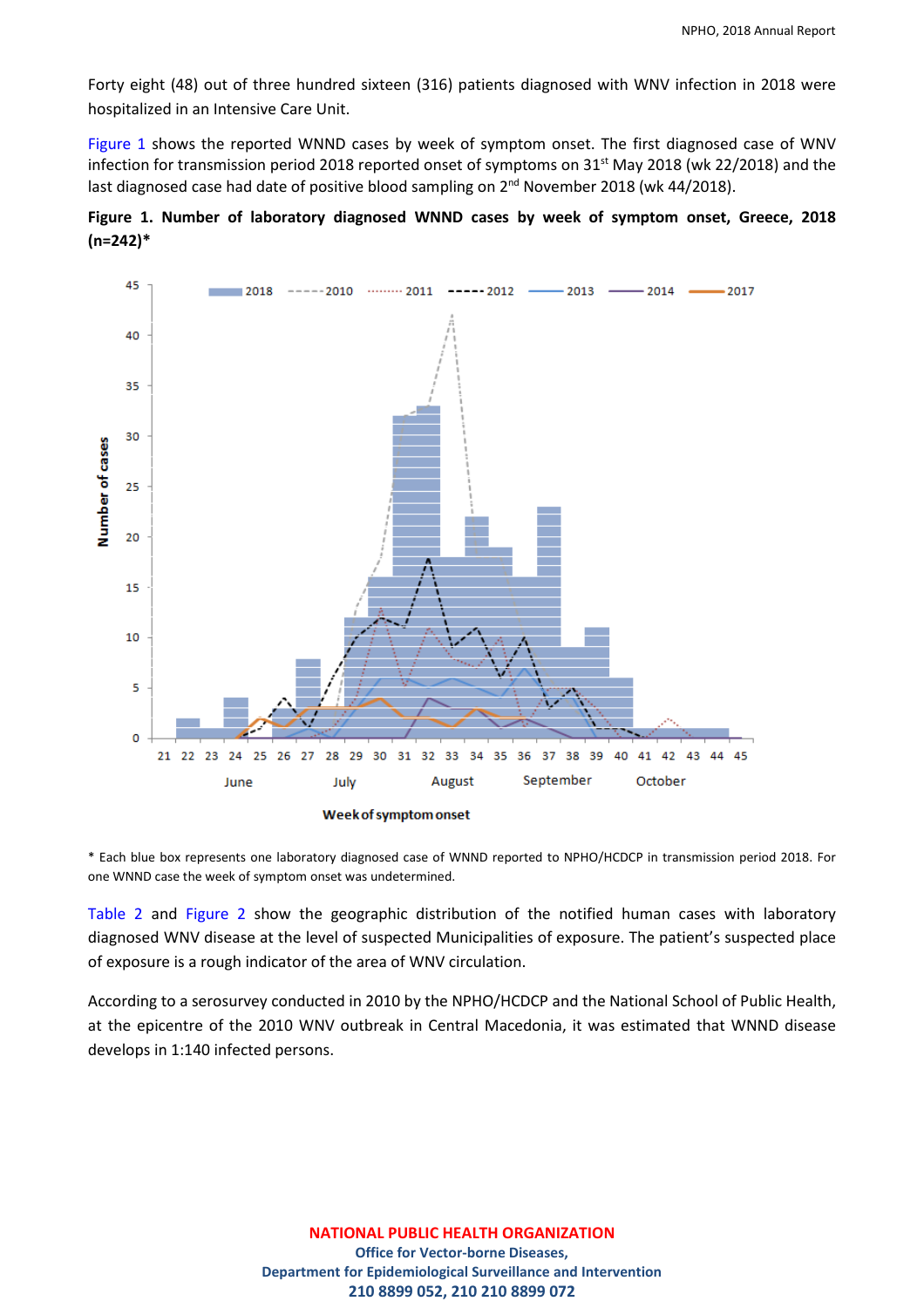| Table 2. Reported cases with laboratory diagnosed WNV disease (with and without WNND) by suspected |  |
|----------------------------------------------------------------------------------------------------|--|
| Municipality of exposure, Greece, transmission period 2018 (n=316)                                 |  |

| <b>Regional Unit</b>    | <b>Suspected Municipality of</b><br>exposure | <b>Number of</b><br>cases with<br><b>WNND</b> | Incidence of WNND per<br>100,000 population $[1]$ | <b>Number of</b><br><b>West Nile Fever</b><br>cases<br>(non WNND) |
|-------------------------|----------------------------------------------|-----------------------------------------------|---------------------------------------------------|-------------------------------------------------------------------|
| East (Anatoliki)        | Oropos                                       | 5                                             | 14,81                                             | $\mathbf{1}$                                                      |
| <b>Attiki</b>           | Marathon                                     | 3                                             | 8,98                                              | $\mathbf 0$                                                       |
|                         | Saronikos                                    | $\overline{2}$                                | 6,90                                              | $\mathbf 0$                                                       |
|                         | Dionysos                                     | $\mathbf{1}$                                  | 2,49                                              | $\pmb{0}$                                                         |
|                         | Markopoulou- Mesogeas                        | $\mathbf{1}$                                  | 4,99                                              | $\pmb{0}$                                                         |
|                         | Rafina- Pikermi                              | $\mathbf{1}$                                  | 4,93                                              | $\pmb{0}$                                                         |
| <b>Western (Dytiki)</b> | Megara                                       | 14                                            | 37,92                                             | $\overline{4}$                                                    |
| <b>Attiki</b>           | Elefsina                                     | 10                                            | 33,44                                             | 3                                                                 |
|                         | Aspropyrgos                                  | 9                                             | 29,75                                             | $\mathbf{1}$                                                      |
|                         | Mandras-Eidyllias                            | $\overline{2}$                                | 11,18                                             | $\mathbf 0$                                                       |
|                         | Fili                                         | 3                                             | 6,53                                              | $\mathbf 0$                                                       |
|                         | Ilioupoli                                    | $\mathbf{1}$                                  | 1,28                                              | $\mathbf 0$                                                       |
| <b>Kentrikos Tomeas</b> | Galatsi                                      | $\mathbf{1}$                                  | 1,69                                              | $\mathbf 0$                                                       |
| <b>Athinon</b>          | Athens, 1st District                         | $\mathbf{1}$                                  | 1,32                                              | $\mathbf 0$                                                       |
|                         | Athens, 2 <sup>nd</sup> District             | $\overline{2}$                                | 1,94                                              | $\mathbf 1$                                                       |
|                         | Athens, 3rd District                         | 1                                             | 2,15                                              | $\mathbf{0}$                                                      |
|                         | Athens, 4 <sup>th</sup> District             | $\pmb{0}$                                     | 0,00                                              | $\mathbf 1$                                                       |
|                         | Athens, 5 <sup>th</sup> District             | 5                                             | 5,07                                              | $\mathbf 1$                                                       |
|                         | Athens, 6 <sup>th</sup> District             | 3                                             | 2,33                                              | $\pmb{0}$                                                         |
|                         | Athens, 7 <sup>th</sup> District             | 3                                             | 2,35                                              | $\pmb{0}$                                                         |
|                         | Zografou                                     | $\mathbf 1$                                   | 1,41                                              | $\pmb{0}$                                                         |
|                         | Philadelphia-Chalkidona                      | $\mathbf 1$                                   | 2,81                                              | $\pmb{0}$                                                         |
| <b>Dytikos Tomeas</b>   | Agia Varvara                                 | 3                                             | 11,30                                             | $\mathbf 1$                                                       |
| <b>Athinon</b>          | Egaleo                                       | $\overline{4}$                                | 5,72                                              | $\mathbf 1$                                                       |
|                         | Ilion                                        | $\overline{2}$                                | 2,36                                              | $\pmb{0}$                                                         |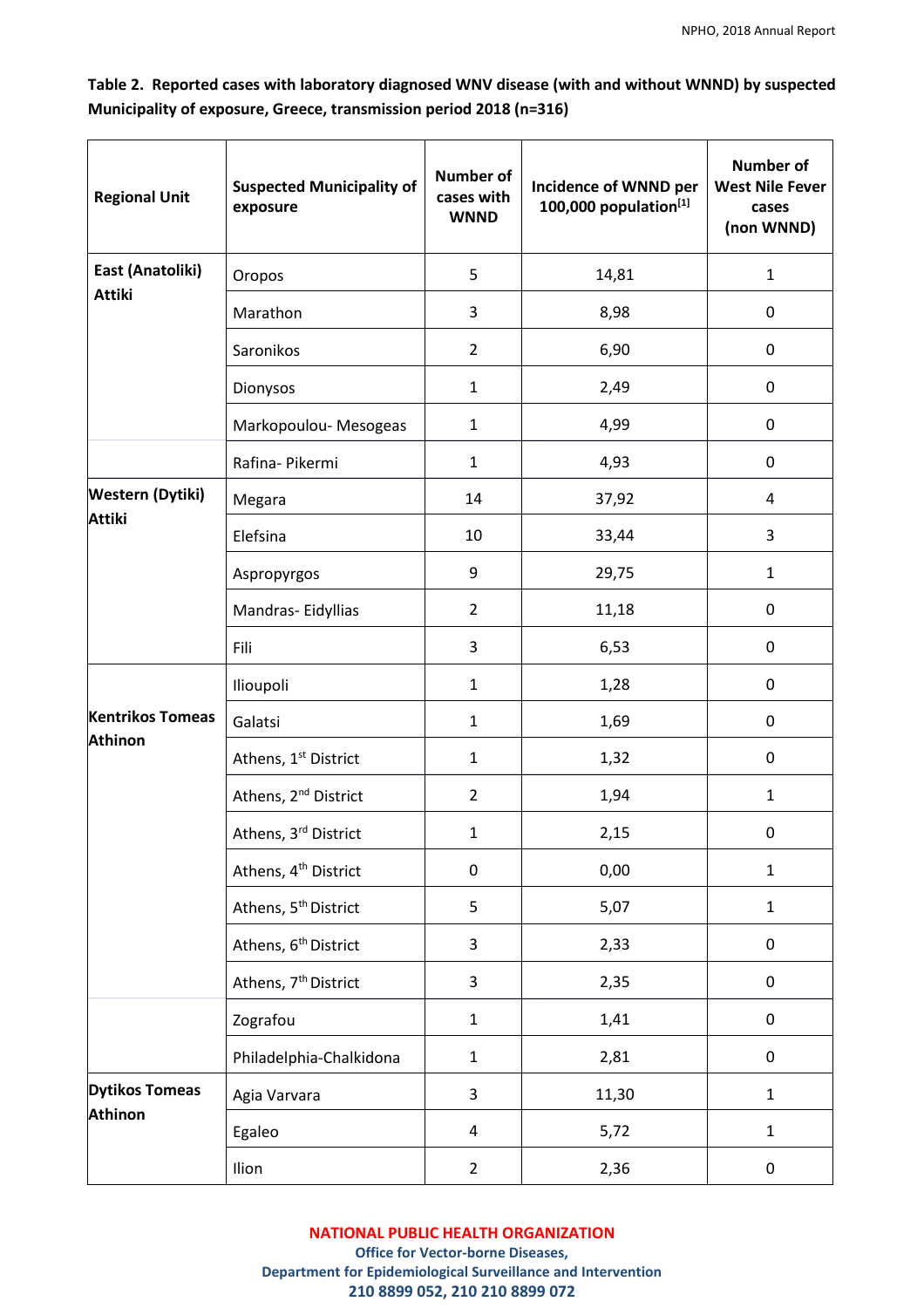|                       | Agioi Anargiroi- Kamatero             | $\mathbf{1}$     | 1,60  | $\boldsymbol{0}$ |
|-----------------------|---------------------------------------|------------------|-------|------------------|
|                       | Chaidari                              | $\overline{2}$   | 4,26  | $\pmb{0}$        |
|                       | Penteli                               | $\pmb{0}$        | 0,00  | $\mathbf 1$      |
|                       | Amaroussion                           | 4                | 5,53  | $\mathbf{1}$     |
| <b>Voreios Tomeas</b> | Iraklio Attiki                        | 3                | 6,04  | $\mathbf 1$      |
| <b>Athinon</b>        | Vrilissia                             | 4                | 13,01 | $\mathbf{1}$     |
|                       | Papagos-Cholargos                     | $\pmb{0}$        | 0,00  | $\mathbf 1$      |
|                       | Chalandri                             | $\boldsymbol{0}$ | 0,00  | $\overline{2}$   |
|                       | Nea Ionia                             | $\overline{2}$   | 2,98  | $\pmb{0}$        |
|                       | Kifisia                               | $\mathbf{1}$     | 1,41  | $\pmb{0}$        |
|                       | Kallithea                             | 6                | 5,96  | $\pmb{0}$        |
| <b>Notios Tomeas</b>  | Moschato - Tavros                     | $\overline{2}$   | 4,95  | $\pmb{0}$        |
| <b>Athinon</b>        | Glyfada                               | $\mathbf{1}$     | 1,15  | $\pmb{0}$        |
|                       | Nea Smyrni                            | $\overline{2}$   | 2,74  | $\pmb{0}$        |
|                       | Piraeus                               | 5                | 3,05  | $\boldsymbol{0}$ |
| Peiraias (Pireaus)    | Salamina                              | $\overline{7}$   | 17,82 | $\mathbf 1$      |
| & Nisoi               | Korydallos                            | $\overline{2}$   | 3,15  | $\mathbf 1$      |
|                       | Nikaia - Agios Ioannis                | 8                | 7,59  | $\mathbf 1$      |
|                       | Troizinia-Methana                     | 3                | 42,00 | $\boldsymbol{0}$ |
|                       | Perama                                | 3                | 11,82 | $\pmb{0}$        |
|                       | Keratsini- Drapetsona                 | $\mathbf 1$      | 1,10  | $\pmb{0}$        |
| Corinthia             | Loutraki-Perachora-Agioi<br>Theodoroi | $\mathbf{1}$     | 4,71  | $\boldsymbol{0}$ |
| <b>Argolis</b>        | Argos-Mycenae                         | $\pmb{0}$        | 0,00  | $\mathbf{1}$     |
| <b>Voiotia</b>        | Tanagra                               | 3                | 15,44 | $\mathbf 1$      |
|                       | Aliartos-Thespies                     | $\mathbf{1}$     | 9,19  | $\mathbf{1}$     |
|                       | Thiva (Thebes)                        | $\mathbf{1}$     | 2,74  | $\mathbf 1$      |
| Fthiotida             | Amfikleia- Elateia                    | $\mathbf{1}$     | 9,16  | $\pmb{0}$        |
| Evvoia                | Chalkideon                            | $\mathbf{1}$     | 0,98  | $\pmb{0}$        |
|                       | Chalkidona                            | $1\,$            | 2,97  | $\overline{2}$   |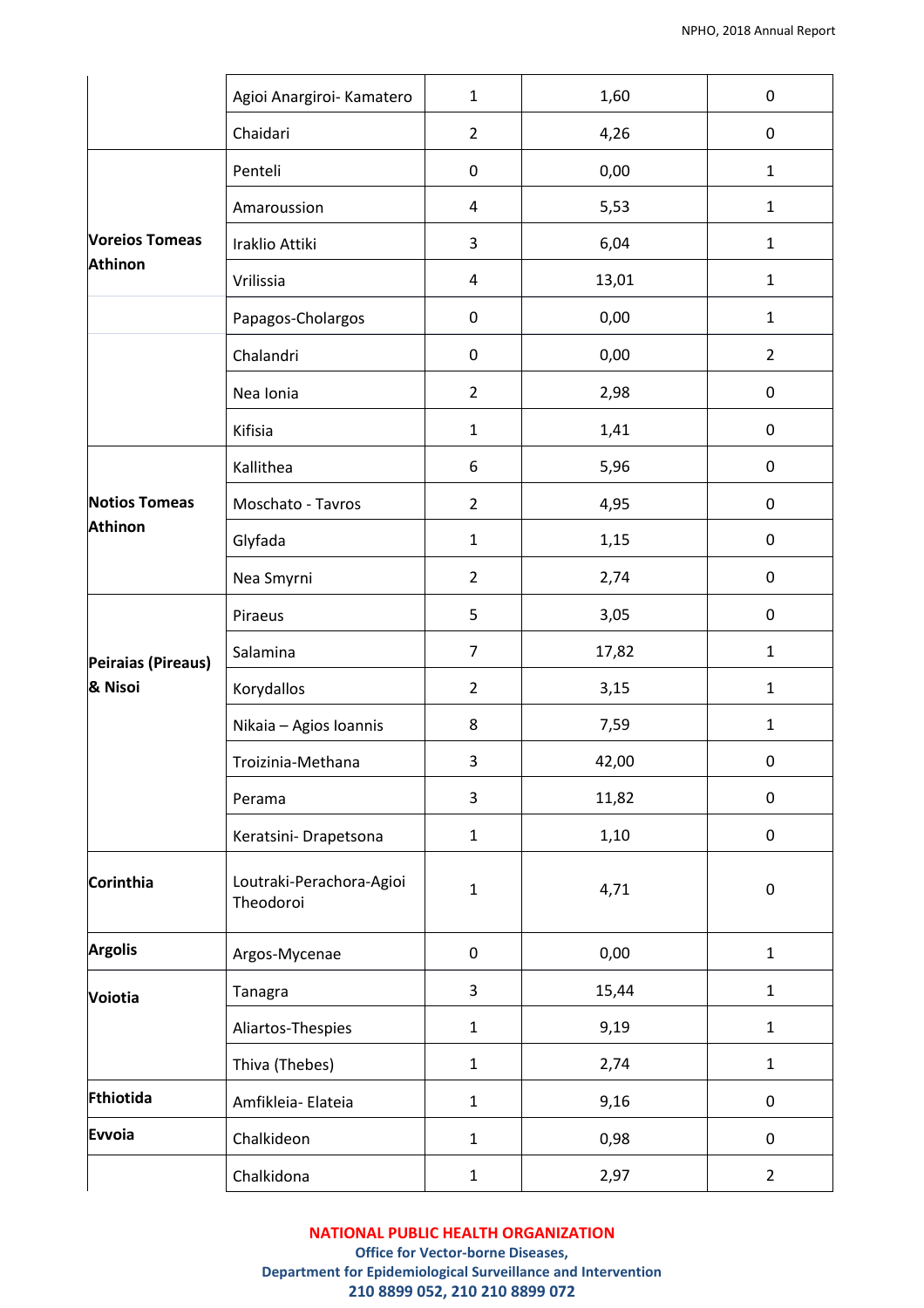|               | Oraiokastro            | $\overline{2}$ | 5,22  | $\mathbf 1$             |
|---------------|------------------------|----------------|-------|-------------------------|
|               | Volvi                  | $\overline{2}$ | 8,52  | $\mathbf 0$             |
|               | Kordelio-Evosmos       | 6              | 5,90  | $\overline{2}$          |
|               | Thessaloniki           | 5              | 1,54  | $\overline{2}$          |
| Thessaloniki  | Delta                  | $\overline{2}$ | 4,36  | $\mathbf 1$             |
|               | Thermaikos             | 3              | 5,97  | $\overline{2}$          |
|               | Pavlou Mela            | $\mathbf 1$    | 1,01  | $\mathbf 1$             |
|               | Lagadas                | $\mathbf 1$    | 2,43  | $\mathbf 1$             |
|               | Thermi                 | 4              | 7,52  | $\pmb{0}$               |
|               | Kalamaria              | 4              | 4,38  | $\overline{2}$          |
|               | Ampelokipoi- Menemeni  | $\pmb{0}$      | 0,00  | $\mathbf{1}$            |
|               | Alexandria             | 11             | 26,46 | $\overline{7}$          |
| Imathia       | Veria                  | 8              | 12,02 | $\overline{2}$          |
|               | Heroic City of Naoussa | 4              | 12,31 | $\overline{\mathbf{3}}$ |
|               | Almopia                | $\mathbf{1}$   | 3,63  | $\pmb{0}$               |
| Pella         | Pella                  | $\overline{7}$ | 11,09 | 9                       |
|               | Skidra                 | 5              | 24,77 | $\mathbf 1$             |
|               | Edessa                 | $\mathbf 1$    | 3,47  | $\pmb{0}$               |
| <b>Kilkis</b> | Paionia                | $\mathbf{1}$   | 3,51  | $\mathbf{0}$            |
|               | Kilkis                 | $\mathbf 1$    | 1,93  | $\pmb{0}$               |
| Pieria        | Diou-Olimpou           | $\mathbf 1$    | 3,90  | $\pmb{0}$               |
| <b>Serres</b> | Irakleia               | $\overline{2}$ | 9,46  | $\pmb{0}$               |
|               | Amfipolis              | $\mathbf 1$    | 10,89 | $\pmb{0}$               |
| Chalkidiki    | Kassandra              | $\overline{2}$ | 12,00 | $\pmb{0}$               |
|               | Nea Propontida         | $\overline{2}$ | 5,48  | $\overline{2}$          |
| Rodopi        | Komotini               | 5              | 7,47  | $\pmb{0}$               |
|               | Maroneia-Sapes         | $\mathbf 1$    | 6,79  | $\mathbf 1$             |
| <b>Evros</b>  | Didymoteicho           | $\overline{2}$ | 10,26 | $\pmb{0}$               |
|               | Orestiada              | $\mathbf 1$    | 2,65  | $\boldsymbol{0}$        |
|               | Alexandroupoli         | $\mathbf 1$    | 1,37  | $\pmb{0}$               |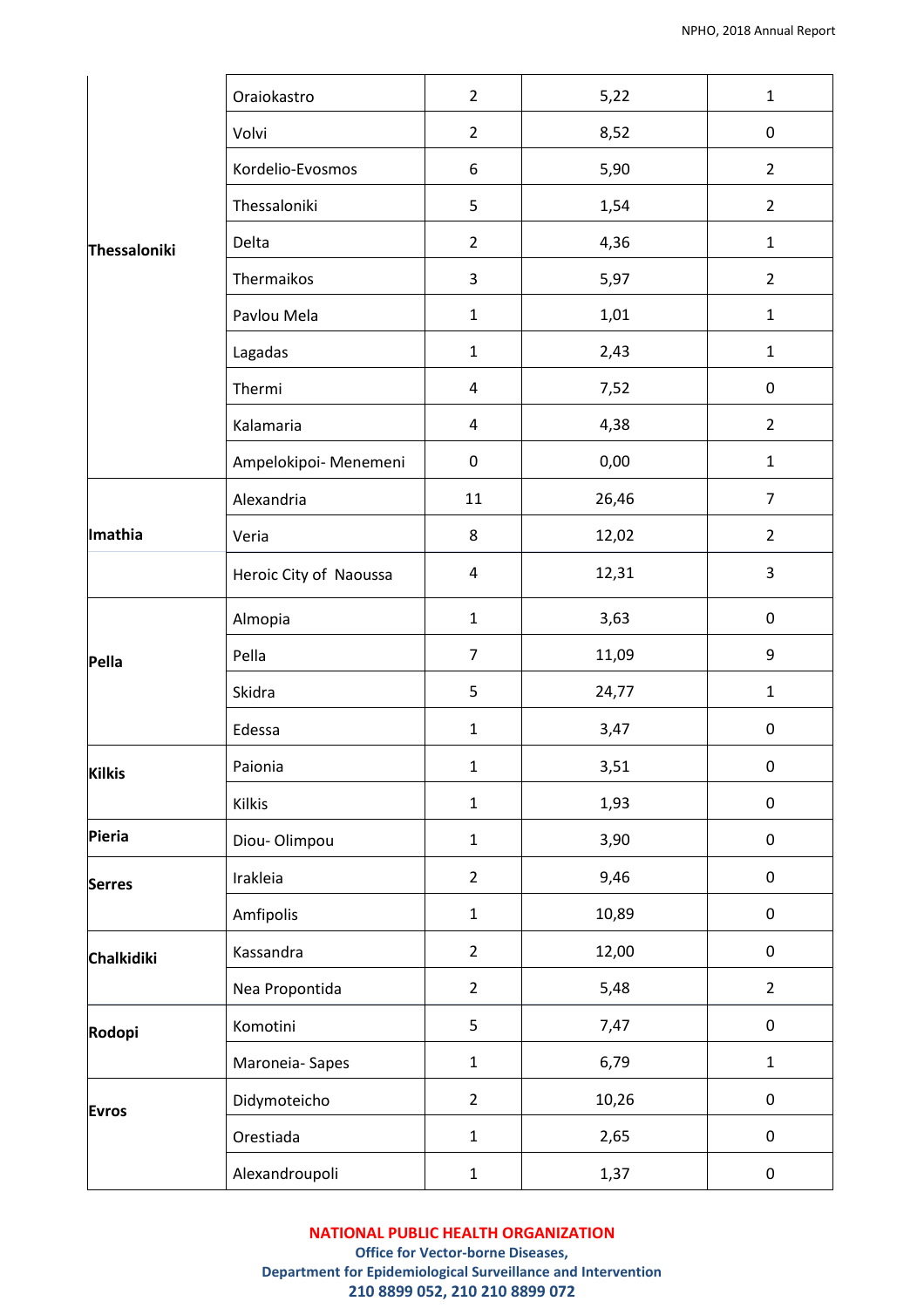| <b>Total Greece</b>       |             | 243          | 2,25 | 73             |
|---------------------------|-------------|--------------|------|----------------|
| Unknown place of exposure |             | $\mathbf{1}$ |      | $\overline{2}$ |
|                           | Rethymni    | $\mathbf{1}$ | 1,80 | 0              |
| <b>Xanthi</b><br>Rethymno | Mylopotamos | 1            | 6,96 | 0              |
|                           | Topeiros    | $\pmb{0}$    | 0,00 | 1              |
|                           | Xanthi      | $\mathbf{1}$ | 1,54 | 0              |
|                           | Tirnavos    | 1            | 3,99 | 1              |
| Larisa                    | Tempi       | $\mathbf{1}$ | 7,29 | 0              |
|                           | Larisa      | 5            | 3,08 | 0              |
|                           | Soufli      | $\mathbf 0$  | 0,00 | 1              |

\*Calculations based on 2011 census data (Hellenic Statistical Authority).

# **Figure 2: Map showing the suspected place of exposure of reported cases with laboratory diagnosed WNV infection, Greece, 2018 (n=313).**



Map produced on: 18 Feb 2019. Administrative boundaries: "EuroGeographics, "UN-FAO

In 2018, human WNV cases were recorded mainly in Regional Units (NUTS3) with previously recorded human cases, in the Regions of Attica, Central Macedonia, East Macedonia & Thrace, Thessaly, Central Greece, Crete and Peloponnese, and also in two new Regional Units where no human cases were previously recorded (Evros and Fthiotida). The two main epicenters of the seasonal circulation were in the Regions of Attica and Central Macedonia.

The median age of WNND cases was 75 years (range: 10 - 95), while the median age of the lethal cases was 79 years (range: 63 - 97). Out of the 316 cases, 197 (62%) were male and 119 (38%) were female. Tables 3 and 4 show the number and incidence of WNND cases per age-group and gender respectively.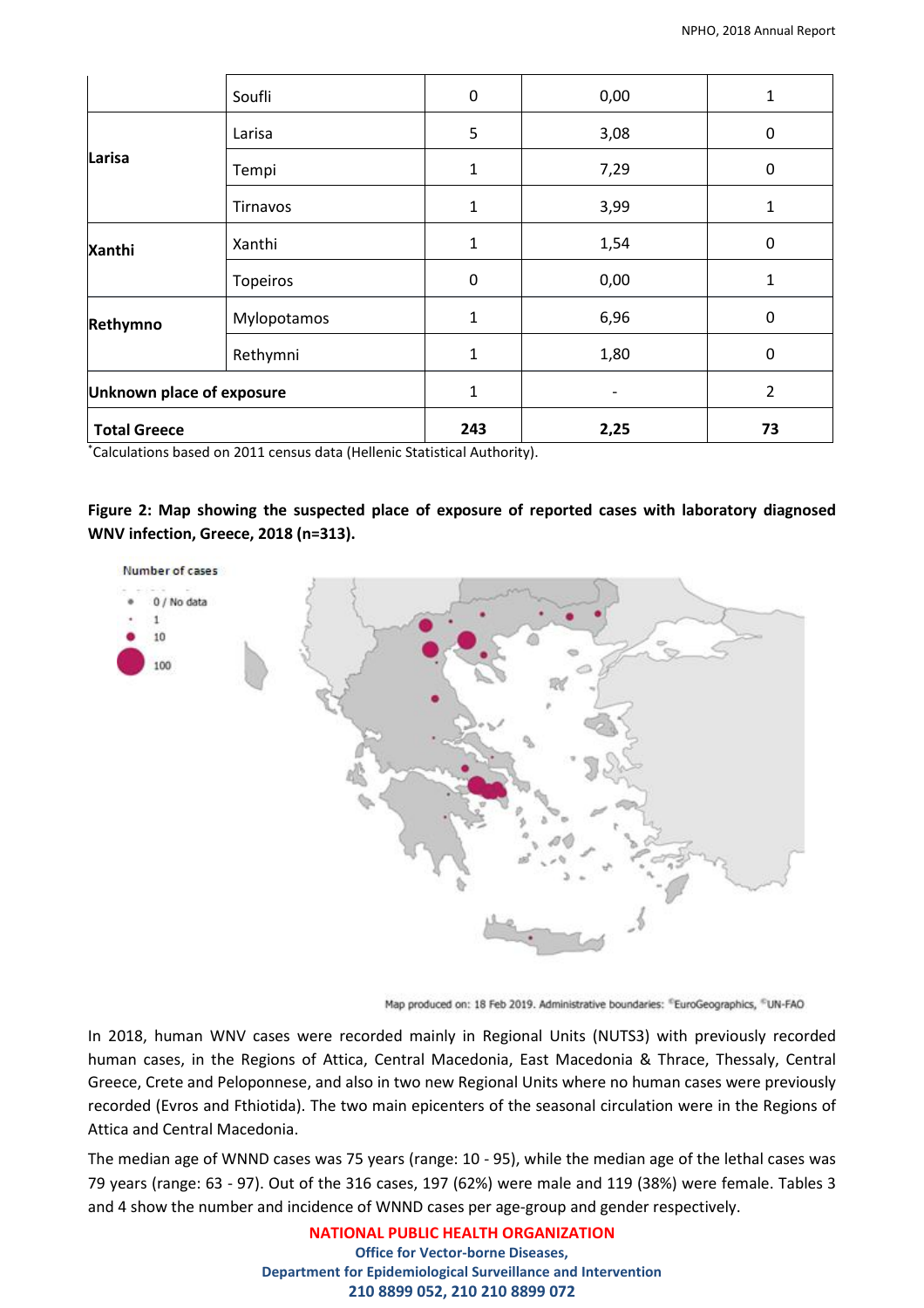| Age-group (years) | Number of cases (n=316) | Number of WNND cases (n=243) | <b>Incidence of WNND</b><br>(per 100,000 population) $*$ |
|-------------------|-------------------------|------------------------------|----------------------------------------------------------|
| $0 - 19$          | 4                       | 3                            | 0,3                                                      |
| 20-29             | 6                       | 3                            | 0,2                                                      |
| 30-39             | 17                      | 13                           | 0,8                                                      |
| 40-49             | 23                      | 11                           | 0,7                                                      |
| 50-59             | 30                      | 17                           | 1,2                                                      |
| 60-69             | 48                      | 35                           | 3,1                                                      |
| 70-79             | 101                     | 82                           | 8,1                                                      |
| $\geq 80$         | 87                      | 79                           | 13,5                                                     |

## **Table 3. Number of cases, number and incidence of WNND cases per age-group, Greece, 2018**

\*Calculations based on 2011 census data (Hellenic Statistical Authority).

## **Table 4. Number of cases, number and incidence of WNND cases per gender, Greece, 2018**

| Gender | <b>Number of cases</b><br>$(n=316)$ | <b>Number of WNND cases</b><br>$(n=243)$ | Incidence of WNND<br>(per 100,000 population) $*$ |
|--------|-------------------------------------|------------------------------------------|---------------------------------------------------|
| Male   | 197                                 | 157                                      | 3,0                                               |
| Female | 119                                 | 86                                       | 1,6                                               |

\*Calculations based on 2011 census data (Hellenic Statistical Authority).

Among the 243 WNND cases, 128 (39%) exhibited symptoms of encephalitis, 78 (39%) symptoms of meningoencephalitis and 34 (14%) cases symptoms of meningitis. Fourteen cases had acute flaccid paralysis (out of which 11 patients simultaneously presented with encephalitis/ meningitis signs).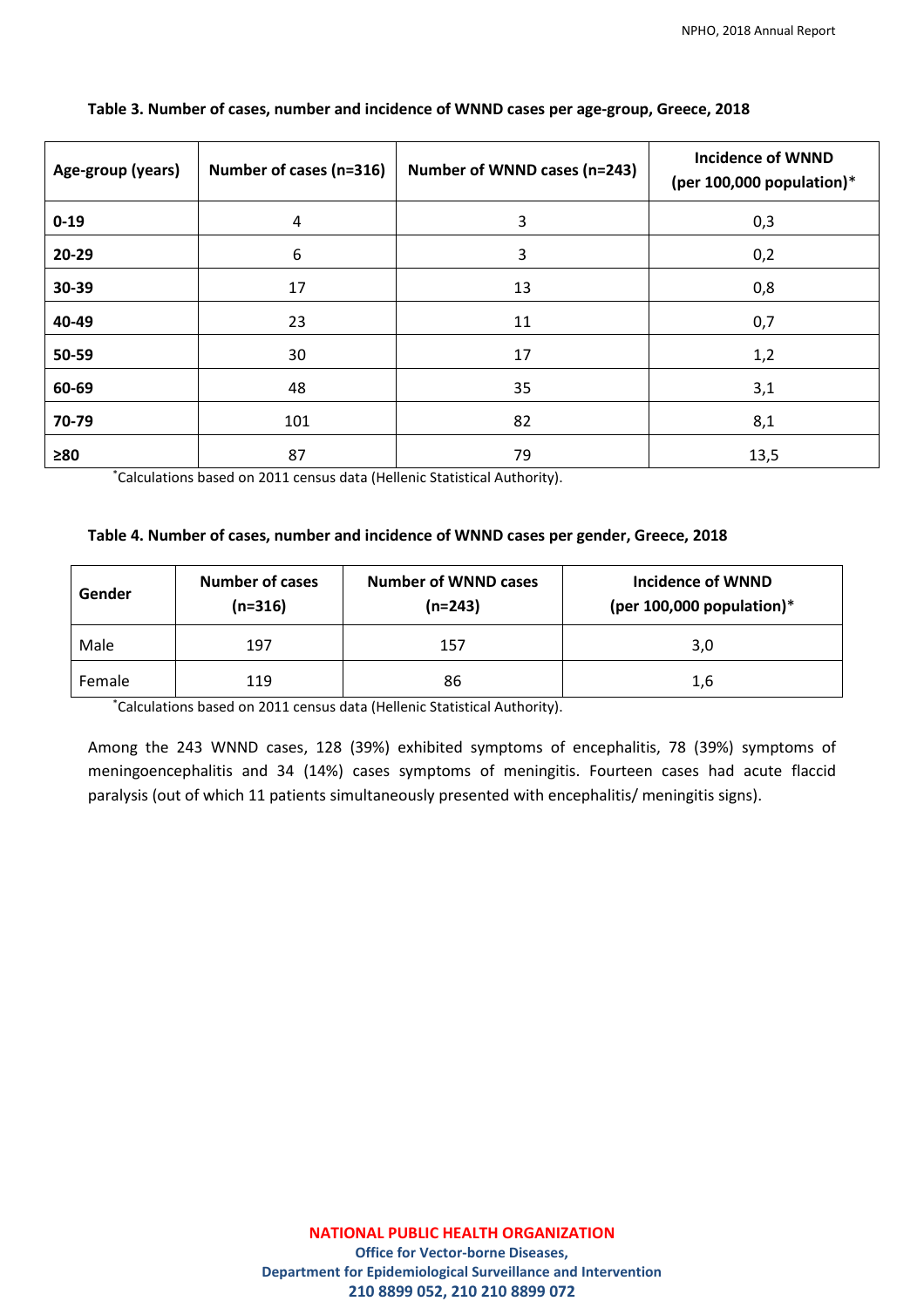## **PUBLIC HEALTH MEASURES SUPPORTED BY THE NPHO/ former HCDCP, 2018**

The following public health measures have been implemented by the NPHO/HCDCP and other involved stakeholders:

- **I. Enhanced surveillance for encephalitis and WNV disease in humans**:
- ‐ **Awareness raising of physicians** about the WNV infection: Testing for West Nile virus infection in suspected cases (such as cases with encephalitis, aseptic meningitis, acute flaccid paralysis, fever of undetermined etiology) is recommended. The NPHO/HCDCP provided guidelines for the recognition and diagnosis of WNV disease and the recommended laboratory investigation (mailings and website [www.keelpno.gr\)](http://www.keelpno.gr/).
- ‐ **Daily communication and information exchange with laboratories** conducting diagnostic testing for WNV (active laboratory-based surveillance).
- ‐ **Enhancing laboratory diagnosis** of WNV infection and testing of suspected cases, by supporting the National Reference Laboratory and other specialised diagnostic laboratories.
- ‐ **Case investigation:** The Office for Vector-borne Diseases of NPHO/HCDCP undertakes the investigation of every reported WNV infection case within 24-48 hours after diagnosis, in order to determine the suspected place of exposure, the risk factors and the severity of the disease. The clinical condition of all hospitalized patients is followed up on a daily basis and the final outcome until discharge is recorded.
- ‐ **Immediate update of stakeholders** (Ministry of Health, Ministry of Rural Development and Food, National Centre for Blood Donations, Regions/ Directorate of Public Health and Social Welfare, Municipalities) on the diagnosed cases, and of local and regional authorities about the recommended prevention and response measures.
- ‐ **Weekly surveillance report on human WNV infection cases** (uploaded on the NPHO/HCDCP website).
- II. **Communication and health promotion activities for the public:** Distribution of leaflets with educational material for the public regarding the recommended protective measures against mosquito bites in collaboration with local authorities; educational material in the NPHO/HCDCP website. In 2018, information material (leaflets, posters) was distributed to the Regional authorities, according to their needs (upon request). In addition, NPHO/HCDCP sent leaflets and posters in areas where cases were recorded.
- **III. Coordination of an intersectional Working Group (WG) on the definition of affected areas by vector borne diseases.** This WG, under the MoH Committee for the Prevention and Management of Tropical Diseases, considered all available entomological and epidemiological data and decided on the characterization of affected areas assisting the implementation of blood safety measures. The list of affected areas was published on our website [\(www.keelpno.gr\)](http://www.keelpno.gr/) and updated regularly. These were used by the National Centre for Blood Donation [\(www.ekea.gr\)](http://www.ekea.gr/) to issue guidance on blood safety. In addition, the Coordinating Haemovigilance Centre of NPHO/ HCDCP issued guidance for the haemovigilance competent authorities.
- **IV.** Collaboration and exchange of information with the **Ministry of Rural Development and Food** regarding the West Nile virus infection in equids.